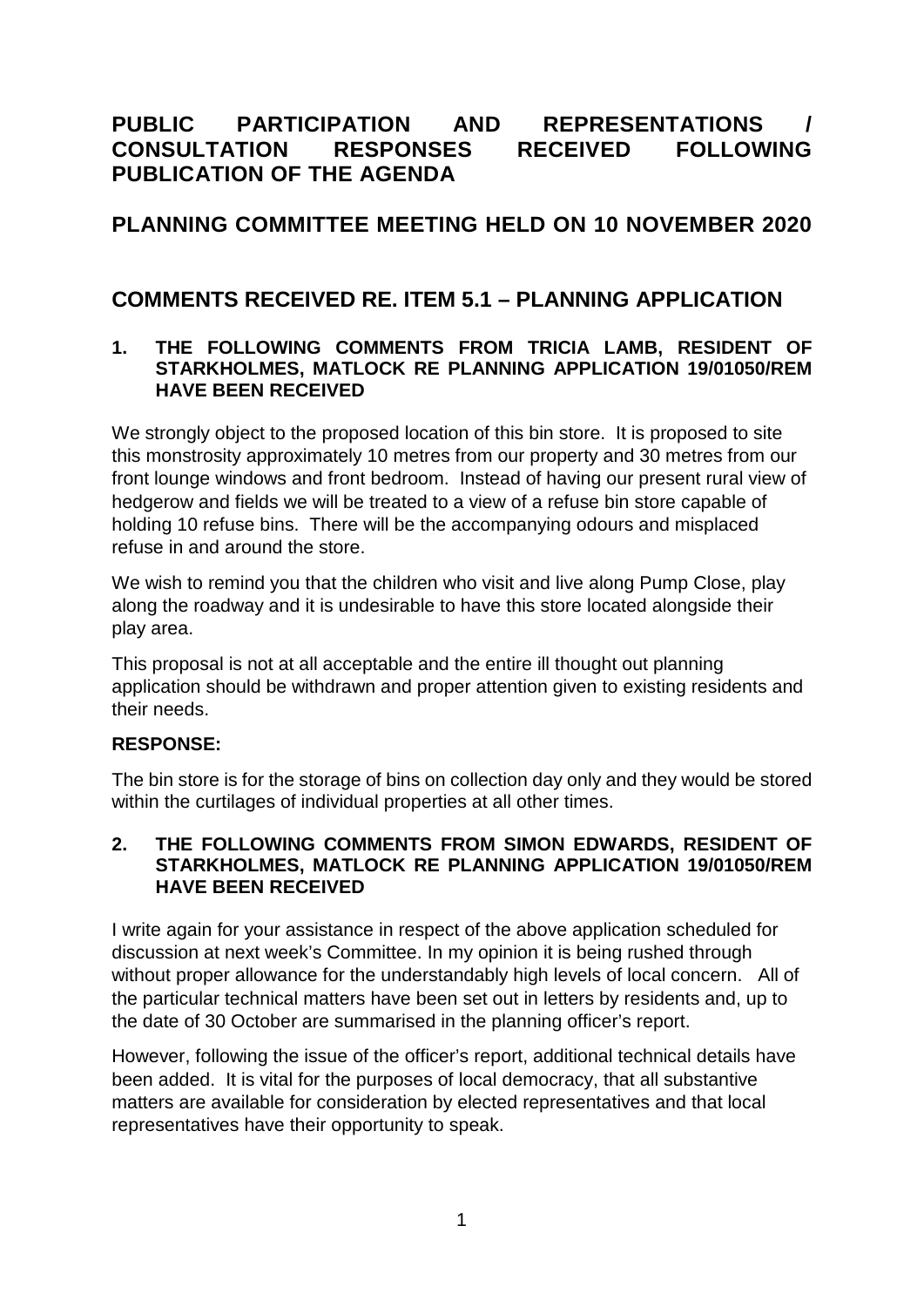The fact that this application is neither sustainable nor "thought through" is illustrated by the fact that it has been down to local residents to request vital information on the proposal when it has been patently apparent that the development does not meet regulations and guidance.

Important examples of this are:

- Only one of the interested residents was informed of the recent application documents.
- No swept-path traffic analysis was prepared for refuse vehicles. Until residents pointed out (13 October) that it was impossible under the design for vehicles to make a safe turn, this was overlooked by planning officers.
- Consequent upon our submission, officers requested the analysis and when it was demonstrated that vehicles could not turn, no action was recommended, contrary to guidance.
- Only after this, and the fact that a bin store would be required was pointed out to officers (30 October), was a revised layout, already recommended for approval by planners, released to residents showing that a bin store would be required.
- The location of the bin store means that four of the proposed properties will not meet the standard of Building Regulations Part H. I have pointed this out to officers (2 November) but have had no reply or acknowledgement.
- The bin store is on the immediate boundary of a neighbour, who would never have even known of its presence had I not carried out the necessary enquiries and has not had sufficient time to consider the application.
- Only after residents pointed out the ecological survey was more than 4 years out of date did Planners request an update.
- Residents have strong evidence including photographic evidence that the update Ecological survey was not conducted properly/ independently
- Comments on badgers activity has been redacted from residents submissions and, contrary to specific request for assurance that committee will have access to unredacted copies of letters, this has not been received.
- Response to my email of 14 October requesting the full legal basis for redaction has not been received.
- Response to my email of 2 November concerning the ability to speak at the meeting and the lack of necessary technical resources by residents has not been received.

In the context of all of these points, which I am sure you will wish to check with officers, we consider that taking this application to committee is premature and any decision made will be open to appeal to the local authority ombudsman on grounds of the numerous administrative faults cited.

### **3. THE FOLLOWING COMMENTS FROM RICHARD SHACKLADY, RESIDENT OF STARKHOLMES, MATLOCK RE PLANNING APPLICATION 19/01050/REM HAVE BEEN RECEIVED**

I have only just seen Site Plan P01 Rev F , I believe it was only put on the Planning Application site this afternoon.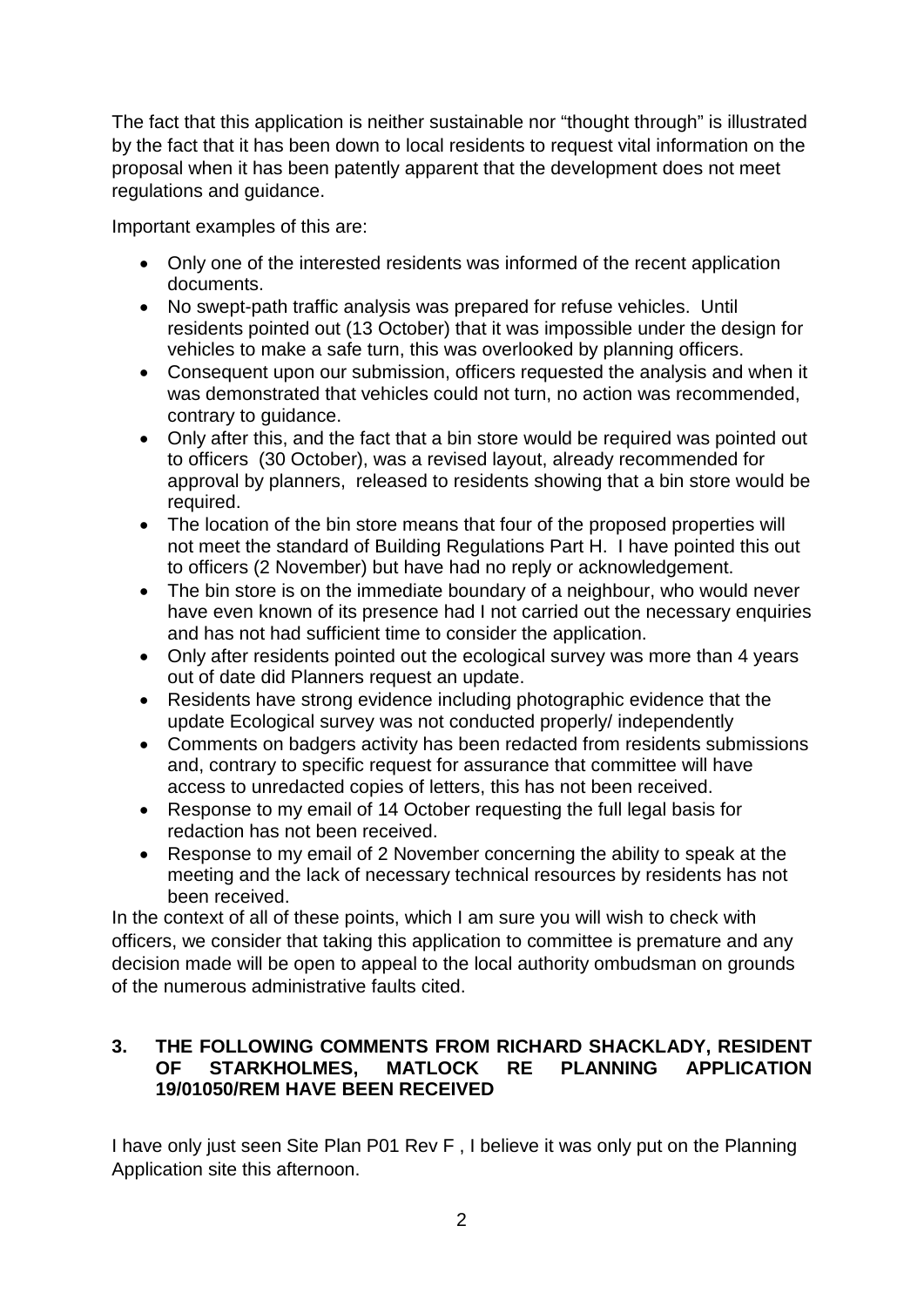Why are residents who will be affected by the proposed development in the field adjoining our properties given so little notice and time to allow proper consideration to relevant documents ? There is a stated cut-off for objections of 30th November and i understand you are proposing to consider this Application at a Planning Meeting next Tuesday 10th November.

This isn't the only document published for this case with little notice given for public scrutiny and comment . I understand that this Application from the Agent James Neville has been under discussion with your department since February 2020 and now it has all the signs of being railroaded through by DDDC Planning at the last minute in order to minimise and/or avoid public scrutiny .

In fact I understand that were it not for a fellow resident ,Site Plan Rev F would still not be published ; interestingly the drawing shows P01 Rev F as being completed on 08/10/20 . Why has it been withheld for so long ?

My wife and I strongly object to a bin store being sited along OUR garden boundary hedge . This proposal is totally out of character with Pimp Close and Starkholmes Village generally. Such a facility will have to take 10 bins on alternate weeks when blue and green bins are emptied on the same day . Such a store will have to be around 10 feet long and 8 feet deep and as tall as our hedge What sort of monstrosity are DDDC Planning giving support to ? Such a facility would not be acceptable on low grade housing sites . Additionally we and our neighbours will have to endure the smells and pestilence of other peoples refuse and the reality is that no-one will want to keep the area clean and orderly. Is this really the sort of welcome the Developers want to give to would be purchasers on a new private housing development.

We strongly suggest that DDDC Planning , Evans Vittori and Mr Neville stop trying to cut corners and cut costs and do the proper thing by accommodating refuse trucks on the site as originally requested by DDC Highways. The refuse trucks are often smaller than removal trucks , furniture , household goods and garden supplies trucks ; these are often 7 or 10 tonne trucks and occasionally larger and will need to park at their delivery point .

I was not able to comment on the revised Ecology Survey document because it only appeared on the Planning site on 30th October.

- Having read the document it is full of misleading and inaccurate statements much of which originates from a 6 year old survey and report by the same consultant . At least 2 of the photographs and a number of paragraphs in this Report are 6 years old.
- Why on Page 3 does it state that Planning Design Ltd requested a Phase 1 Survey ; PDL are not involved in this particular Planning Application?
- We witnessed the consultant visit the site on 23rd October accompanied at all times by Mr J. Neville, the Agent . At no time did they go further into the field than approx. 10 metres from the gate ; a very superficial visit lasting no more than 20 minutes.
- A bat survey was not undertaken . It is now the wrong time of year for bats to emerge from roosts . However it is a matter of fact, supported by the D.W.F.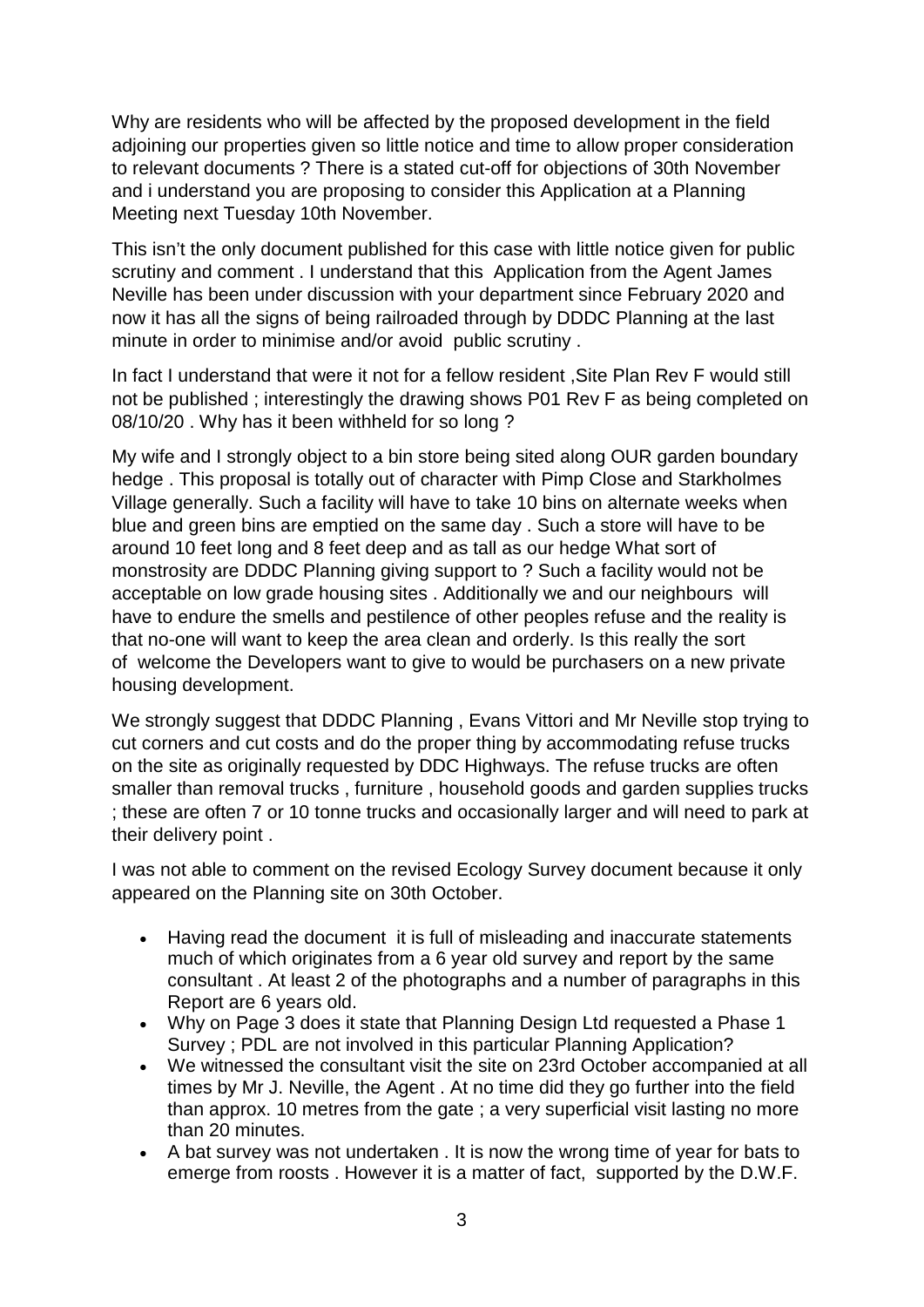appendix , that bats roost in the loft of 57 Starkholmes Road . This is less than 100 metres from the Field and they can be seen on summer evenings flying and feeding above the Field. Why wasn't this survey undertaken in Summer ?

- The original survey in 2014 by Whitcher Wildlife did not report on Badger activity which had been reported by residents . The new survey now accepts the presence of Badgers but downplays the importance, of badger activity . Without the Field Badgers will lose foraging territory and their tracks across the Field to Pump Close.
- At least 15% of the report discusses great Crested Newts with numerous dated photographs of the farm pond . This subject matter is long since irrelevant .
- There are hedges along the western boundary that are all planted within respective gardens. There is a post and rail fence along the boundary of Nos. 43 and 37 . The boundary of 43 has hedges of beech & thorn plus privet kept trimmed at approx. 6 feet high. Along the boundary of 37 there are Leyland Cypress trees inside the boundary fencing .
- Most of the trees and hedgerow along the eastern boundary are in the farmers field . There are 4 , not 3 Lombardy Poplar trees. The boundary line is a ditch which collects groundwater from the hillside from about halfway down the Field. The dead trees along the farm field are elm and ash and form part of the farm field hedge.
- The southern boundary hedge is owned by No 73 and has at least 4 other species of tree not mentioned. As well as hawthorn, there is hazel, field maple, blackthorn, corylus.
- There is no fence along the northern boundary ; the boundary is the centre of the stream that originates in the NE corner of the Field collecting water from the ditch along the eastern boundary as well as groundwater from Netherclose Farm.
- The water from the spring in the Field plus the drainage water from No 73 , merge near the top of the Field and flow into the stream on the northern boundary .The stream flows past number 37 , it is then culverted underneath a pair of garages , before emerging as a stream in the gardens of Nos 33 and 31 . It is then culverted again at the entrance gate of the Primary School and flows down to the River Derwent via Bentley Brook.
- The 4 trees identified as common lime in Appendix 111 are not common lime , they are goat willow with a strange growth shape because they were flailed annually when the Field was in agricultural use.
- The survey reported to have been undertaken in October would not have discovered nesting birds , out of season. It should be noted that Woodhall's flailing in June 2019 ripped out birds nests from the hedge along the southern boundary .

Given the elapsed time from 2014 , it perhaps would have been better to have started afresh with " a new pair of eyes".

With reference to your Report to the Planning Committee ; myself and fellow residents do not understand what is meaning in the last 2 sentences in Point 7.7.

The hedges bounding No. 43 and No. 37 are also outside the application site planted within the respective gardens ; and per your wording " any boundary treatment on this boundary would be 10 metres from the hedge with a buffer...."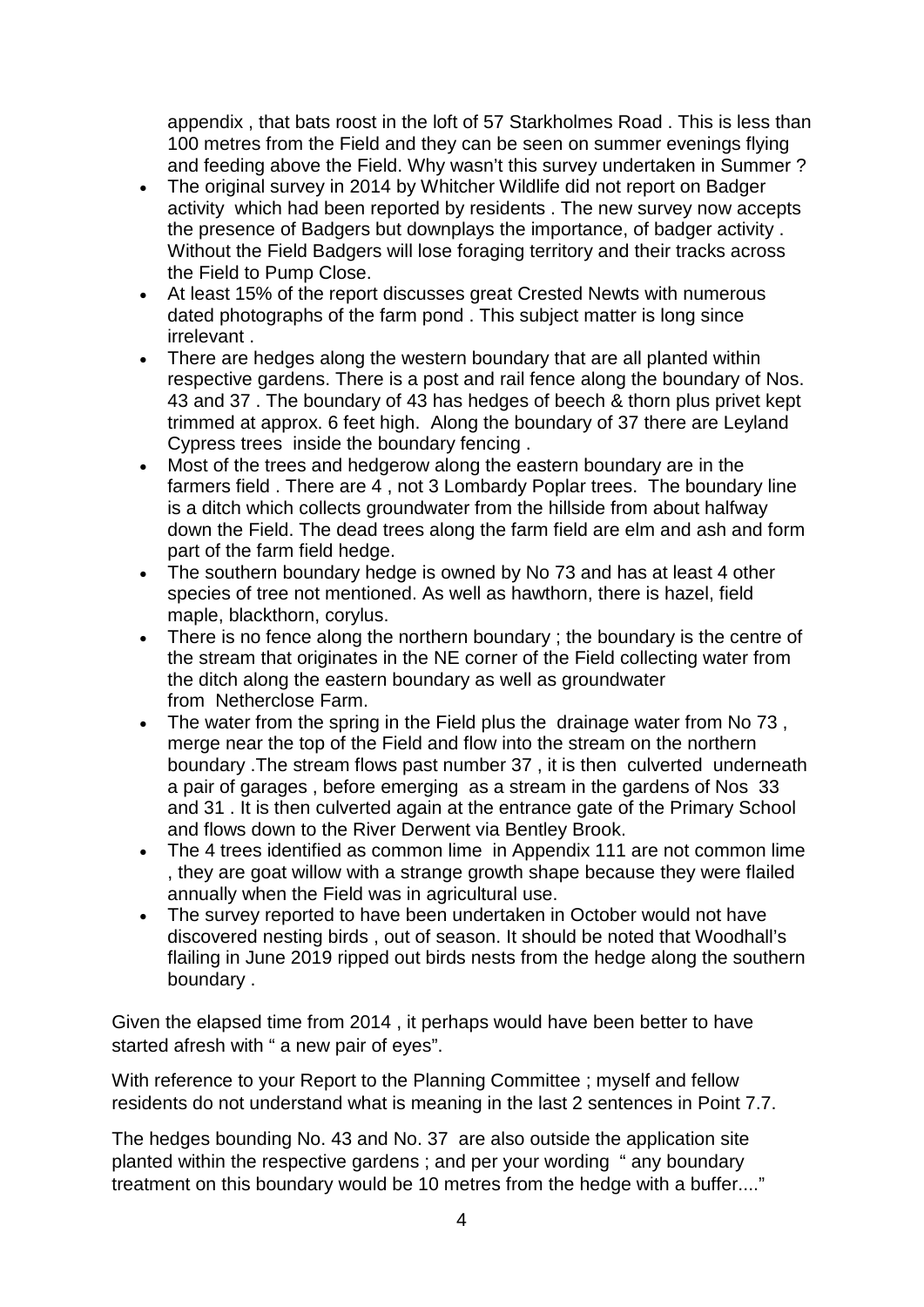It is clear from the plans submitted that Plot 1 and Plot 7 are well within 10 metres of the respective hedges.

Please explain why there is a difference in your treatment of the boundary to No.73 and the boundaries to Nos. 53 and 43 .

On a related matter, none of the plans submitted show a tree in our garden , No.43, located at the S.E. corner of our garden 6 feet in from the boundary fence with the Field . This is adjacent to the proposed Plot 7 . We planted this specimen variegated acer tree in 1977 and it is now approx. 25 feet tall with branches extending 6-7 feet into the Field with corresponding root growth. When this tree is in leaf it is clearly visible from the top of Chesterfield Road .

## **RESPONSE:**

The additional information such as the bin store being added to the layout plan and the updated Ecology Survey were as a result of consultation with the relevant consultees.

The Highways Authority had advised that a bin store may be acceptable if the current arrangement for refuse collection was that the refuse vehicles reverse down Pump Close. Therefore if this was the case, turning within the site for a refuse vehicle was not necessary, however, the applicant sought to illustrate through the swept path that delivery vehicles would be able to turn within the site.

The Ecology Survey was updated in consultation with Derbyshire Wildlife Trust who confirmed that they had records of Badgers in the area. Advice from the Trust was also sought in relation to the redaction of Ecological information and on the basis of their recommendations as the survey and objections did not allow the identification of a sett location only foraging the Survey and objections were published in full.

Section 7.7 in relation to the southern boundary hedge is stating that the rear boundaries of Plots 1, 2 and 3 would be 10 metres from this hedge.

#### **4. THE FOLLOWING CONSULTATION RESPONSE FROM THE HIGHWAYS AUTHORITY RE PLANNING APPLICATION 19/01050/REM HAVE BEEN RECEIVED**

The bin store is acceptable subject to it being confirmed by the refuse collection that they currently reverse down Pump Close, if this is the current situation there are no highway objections to the bin store in this location and it will need to be suitably conditioned.

The access will need to be amended in accordance with the outline consent 16/00941/OUT.

The parking and manoeuvring will need to be provided prior to the first occupation in accordance with the revised drawings, laid out, surfaced and maintained throughout the life of the development free from any impediment to its designated use.

## **RESPONSE:**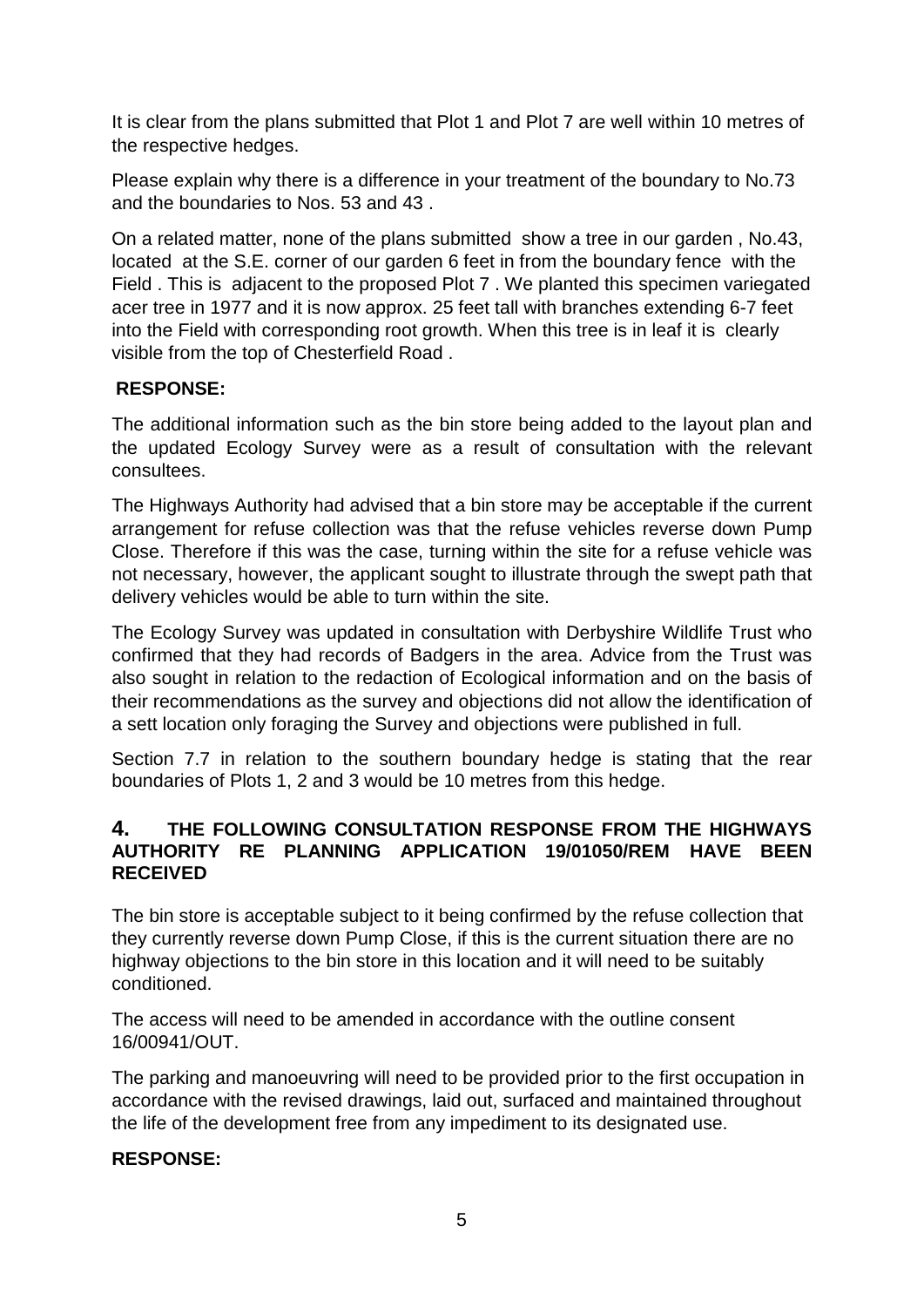See response below and Condition 6 of the Outline permission 16/00941/OUT relates to the access requirements and Condition 7, the parking and turning.

## **5. THE FOLLOWING CONSULTATION RESPONSE FROM THE COUNCIL's WASTE AND RECYCLING MANAGER RE PLANNING APPLICATION 19/01050/REM HAVE BEEN RECEIVED**

The Council's Contractors Serco have confirmed that the refuse crew do reverse down Pump Close so a bin collection point at the edge of the new estate would be acceptable.

## **RESPONSE:**

This confirms a bin store is acceptable as required by the Highway Authority.

#### **6. THE FOLLOWING CONSULTATION RESPONSE FROM COUNTY COUNCIL LEAD LOCAL FLOOD AUTHORITY RE PLANNING APPLICATION 19/01050/REM HAVE BEEN RECEIVED**

I believe you are the case officer for the above planning application. We have already responded to the consultation request with "No Comment" given that it was a minor application and we are not statutory obliged to do so. However, I have received an email from a resident highlighting several flooding concerns in relation to this proposed development, which does raise a few questions for me, particularly as it is stated that existing properties have been flooded in the past. I see on the decision notice that Condition 10 does relate to the requirement of a detailed strategy relating to the presence of a spring on site, and that this has also been discussed in a site meeting with yourself and the applicant.

However, there aren't any details as of yet as to how the developer intends to manage the surface water from the proposed development, to ensure that the flood risk isn't increased to these existing properties. If the existing properties have been affected by flooding in the past, then I would say that a Flood Risk Assessment is required, to ensure that the existing flood risk has been accounted for, and also how the applicant intends to manage this, including the SW management from the proposed development.

## **RESPONSE:**

The applicant seeks to address these comments below and this relates to the discharge of Condition 10 of the outline permission.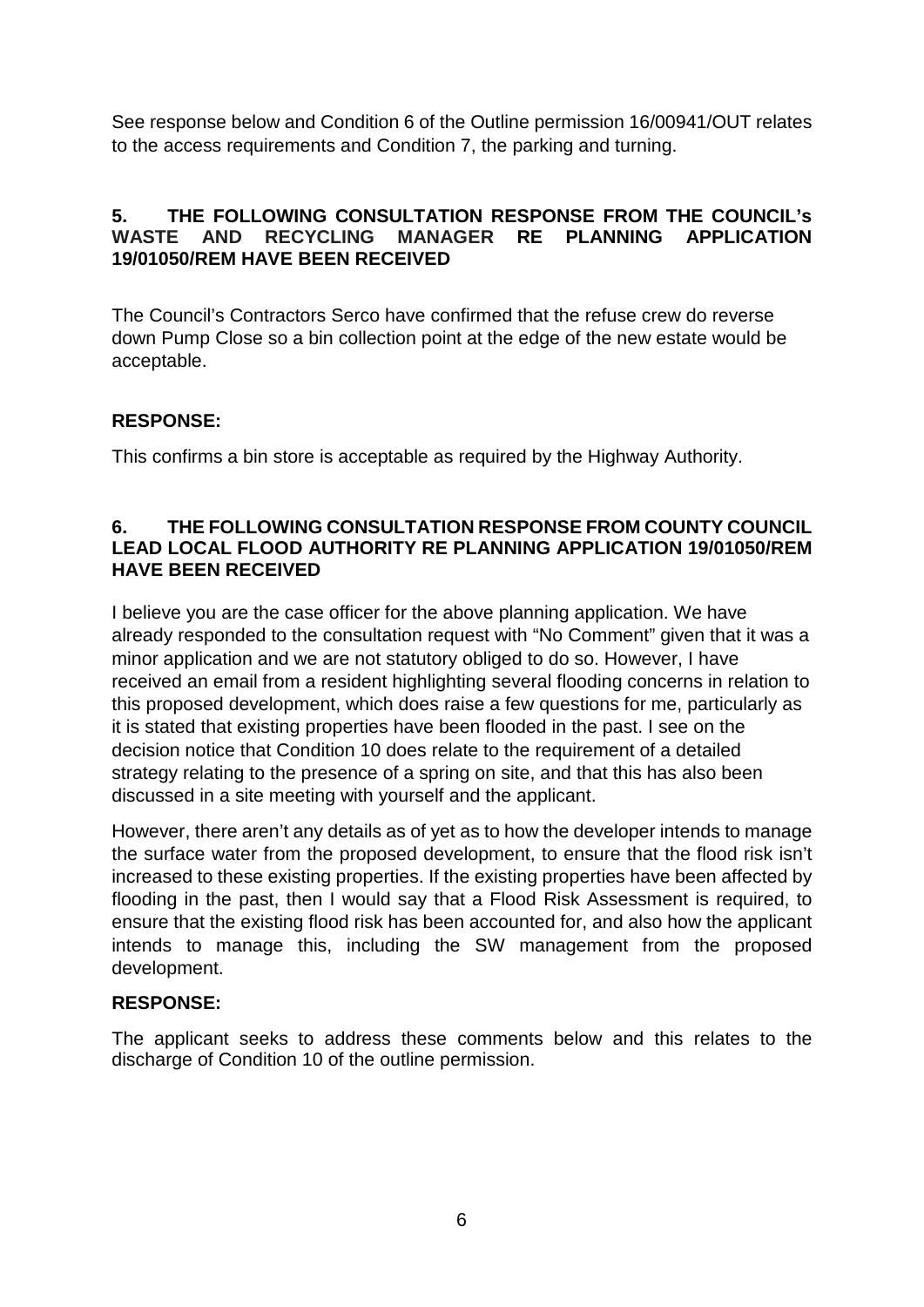## **7. THE FOLLOWING REPRESENTATION FROM THE APPLICANT JAMES NEVILLE RE PLANNING APPLICATION 19/01050/REM HAVE BEEN RECEIVED**

He accompanied the Ecologist Derek Whitcher on site on the 23<sup>rd</sup> October 2020 where a full site survey was carried out. During this visit it was noted that there had been no changes of significance from the previous report.

An email was received from the Drainage Engineers Rodgers Leask who have been commissioned to produce a drainage strategy for the site and road design with the work planned post approval. The following is stated:-

*A spring is identified to the South West of the site at a higher elevation. This may be the source of the underground water heading toward your site. Online mapping shows that during heavy rainfall events, runoff is predicted to flow toward your site, albeit this does have a 'low risk' classification.* 

*Whilst some of the higher land would shed water toward your site during heavy rainfall events, the topography changes near the junction with High Tor Road and from here runoff would head toward the River Derwent to the west. It is anticipated that a relatively straightforward set of calculations can be undertaken to estimate the catchment heading toward your site such that a pipe can be sized to safety route it to the ditch on the boundary. The site is in Flood Zone 1 from fluvial sources, so the lowest risk.*

The agent states that from the initial work completed by Rodgers Leask, the issue of water on the site can be accommodated within the design and construction process and we would therefore request that this matter is dealt with via a planning condition.

## **RESPONSE:**

Condition 10 of the Outline requires discharge prior to commencement of development.

# **COMMENTS RECEIVED RE. ITEM 5.4 – PLANNING APPLICATION**

#### **8. THE FOLLOWING COMMENTS FROM SUSAN LEWIS, RESIDENT OF CLIFTON, ASHBOURNE RE PLANNING APPLICATION 20/00714/FUL HAVE BEEN RECEIVED**

I am emailing you to express serious concerns that I have with Clifton Coal yard as a proposed storage site.

I have been resident at Tollgate House for 21 years, which corners both the A52 and Green Lane. This has provided me with a catalogue of knowledge regarding the only access to the proposed site on Watery Lane.

The only access because there is no turning scope available in front of Clifton Church for longer vehicles to come down through the village.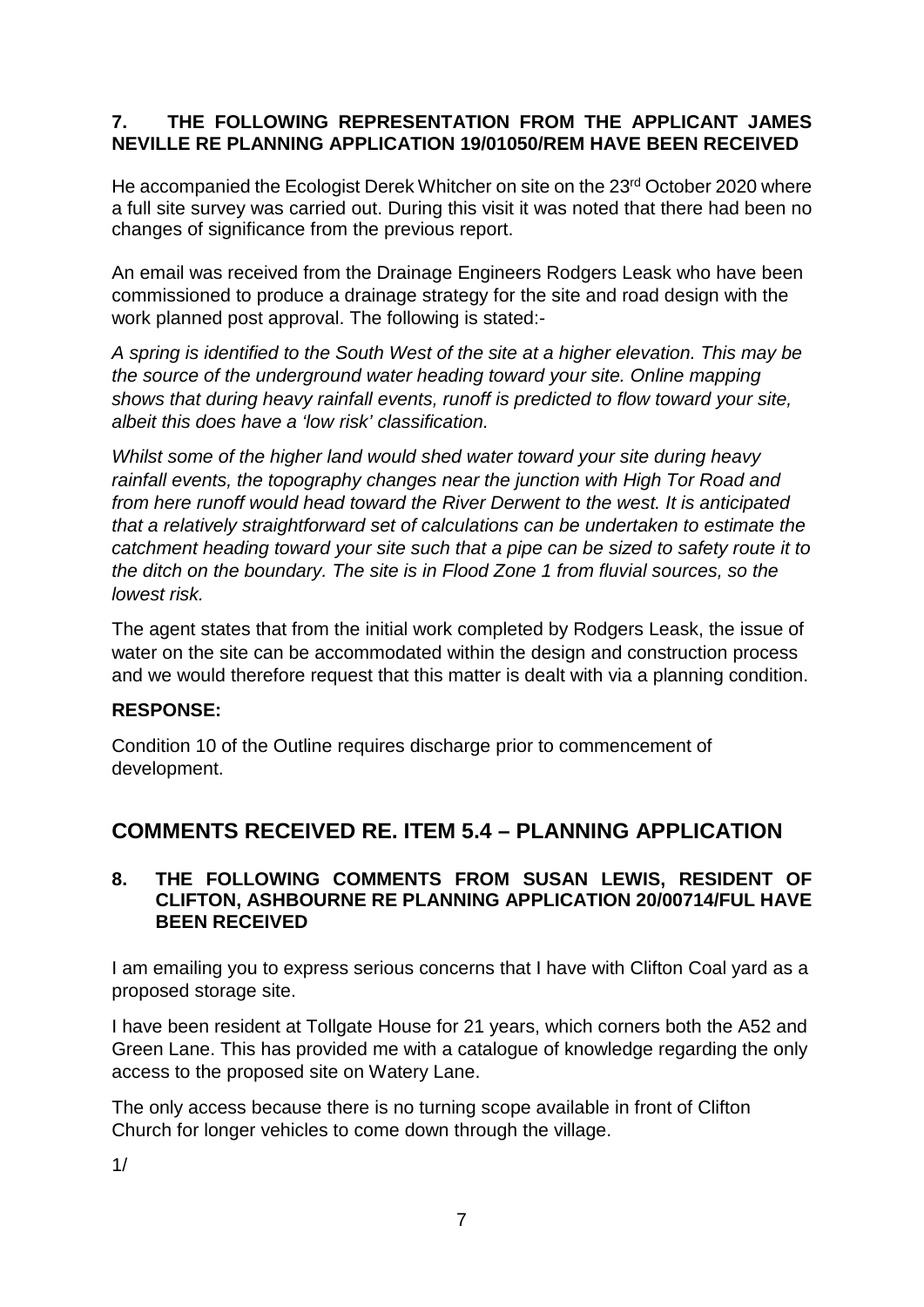The A52 is a fast busy road.

I have lost count of the accidents at this junction, as a result of people trying to pull out. Also because of the bend in the road at the junction, I've seen countless cars rear ended.

2/

There are no pavements from the A52 down to the coal yard, making this a very hazardous as a lane which people often walk. A school boy was involved in a very serious accident at the junction about 40yrs ago suffering life changing injuries.

3/

The road junction is particularly narrow. It can be seen from the positioning of the rear tyres on my 2nd attached picture that there is insufficient room for two small cars to pass. The school bus has taken to dropping children off in the village because they refuse to attempt the junction!

4/

Property damage. The differing shades of render in pictures 3 and 4 clearly depict the ongoing damage that my property has endured as a result of longer, wider or bigger vehicles trying to get around the corner as fast as possible, out of the traffic flow. On two occasions I have also had damage to the guttering.

5/

In order to enlarge the turning circle and get onto Green Lane, long vehicles heading towards Mayfield have to pull onto the opposite side of the road alongside of Tollgate Cottages facing oncoming traffic head on. I did read in one report that Green Lane-Watery Lane were classed as quiet country lanes. I'm afraid this is a nonsense, it is in reality used as a rush hour rat run leading to the A515 for Sudbury/ Uttoxeter in the same way that the B5057 is used from Darley Dale to Chesterfield.

 $6/$ 

By sharp contrast pictures 5,6 and 7 are of Mr F Harrisons drive.

A few years ago, he was granted planning permission to put a driveway across one of his fields and gateway opening onto the A52. I have measured the opening for Mr Harrisions gates, against the width of the Green Lane junction.

They are more than 3 times the width of the Green Lane junction.

They are a width that was deemed safe by the relevant engineers and council planners. Safe for lorries and trucks to be pulling into and out of dense traffic on a busy main road.

The car in the 7th photograph, still behind the white dotted line that marks the boundary of the A52, and gives a clear indication of the width of junction that would be deemed safe!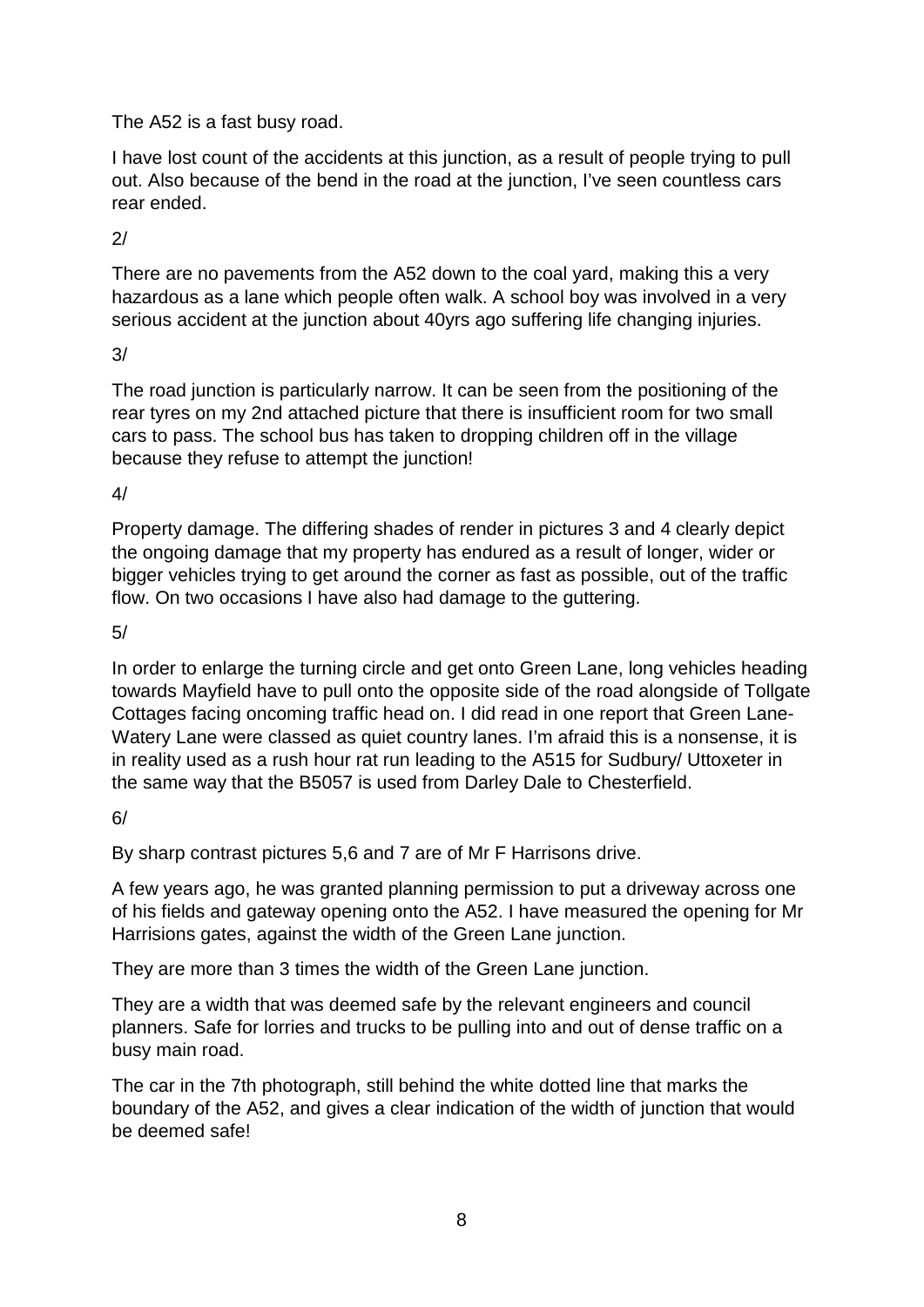It's certainly a very different situation to large vehicles holding up or pulling into busy fast traffic on a bend, and pedestrians/hikers going into town via a rat run with no pavements and around a blind corner that has already seen one seriously injury.

7/

The next issue is of course the flooding. A young woman lost her life in Henmore Brook just metres from Clifton Coal yard, in December 2018. This last week we have seen the River Dove burst its banks again. In October 2019 it hit its highest level on record. Yes the coal yard is elevated, but the only access for vehicles is Watery Lane which is a grade 3 flood zone. The entrance to the coal yard running in close parallel with the River Dove. In 2019 a woman lost her life in floods at Darley Dale. We all know that flooding isn't scheduled to improve. But annual deaths by flooding in the Derbyshire Dales is a really cold call.

### 8/

The final issue for me is that Ashbourne is part of the Derbyshire Dales and should be preserved and protected as such. Clifton village is much sought after and an asset to Ashbourne and the Dales, enjoying the best local primary school for many years. The lovely view of the Station House is the first side of the village that I saw before I move down here. The coal yard isn't tucked away on a quiet lane, it's a busy rat run where it will be viewed by all and sundry.

I was shocked to read that the recommendation for this planning permission is granted with conditions.

Exactly what conditions are going to make safe the vehicular access for this application?

Exactly what conditions are going to protect my house from future damage?

Exactly what conditions are going to protect pedestrians?

Exactly what conditions are going to prevent further RTA's on a blind corner, as large vehicles attempt to squeeze their way down a narrow lane?

These documents are matter of public record.

Further to a conversation earlier this week regarding my objections to storage units at Clifton Coal Yard.

I would like to clarify that if the 'granted with conditions" status were to include:

No servicing of the business with vehicles on tow, long wheel base vehicles, or wide loaded vehicles.

I would then be in agreement with the proposal to grant with conditions.

I believe that this will help prevent traffic jams and accidents at the junction, and support free flow of traffic. In addition to protecting my property from being repeatedly clipped by inappropriately large vehicles on a narrow lane.